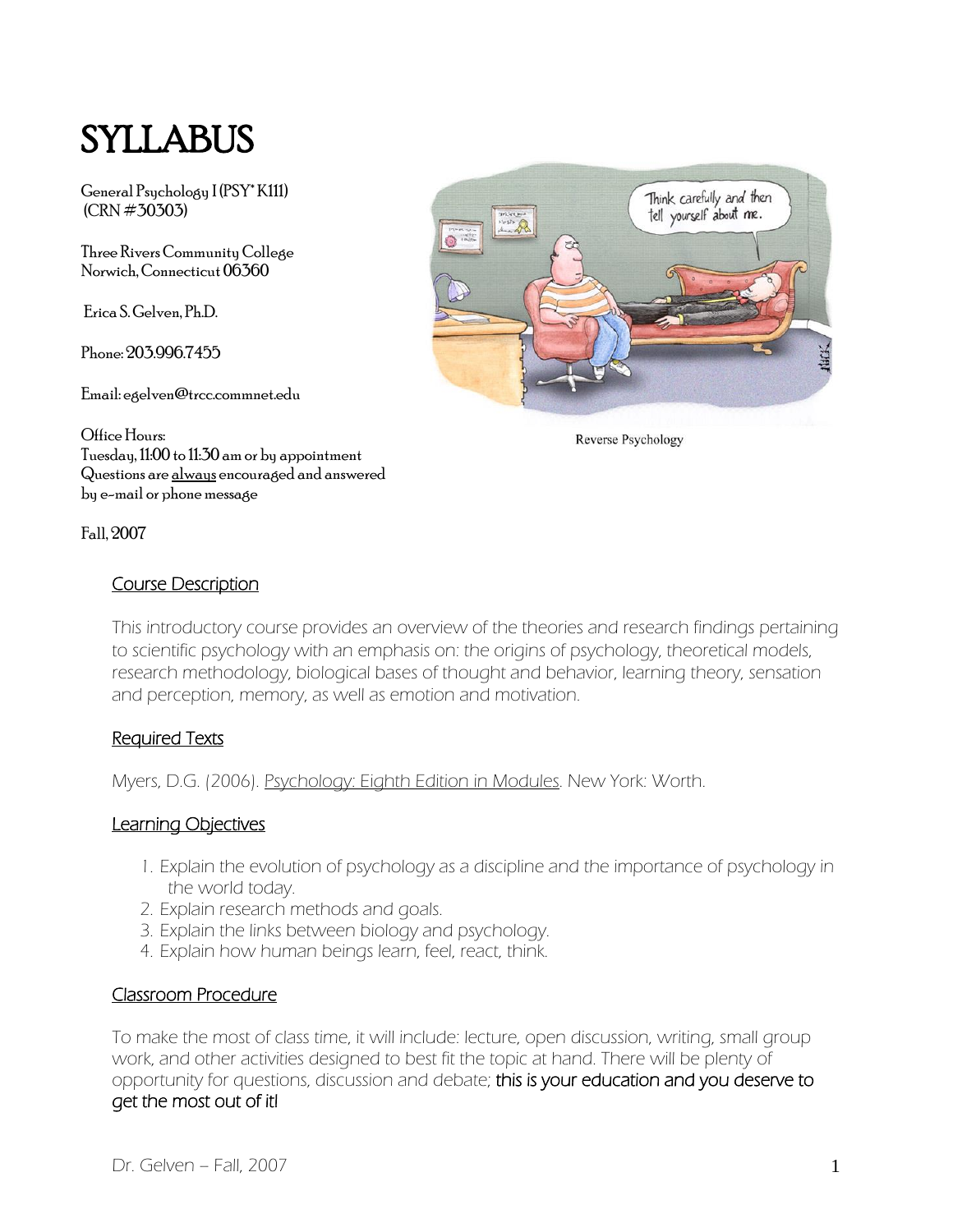## Office Hour Procedure

As adjunct faculty, I will not be on campus as frequently as full-time faculty. However, I will try to be available to you when I am not on campus. I encourage you to call or e-mail me with any questions or concerns you may have, and I will make every attempt to reply to you in a timely manner. In most circumstances, I will contact you during business hours on the same day you contacted me. I also encourage you to use my faculty mailbox as a means of communicating.

### Method of Evaluation

- 1. Multiple-choice and short essay examinations.
- 2. Multiple-choice quizzes (both announced and unannounced).
- 3. Critique paper.
- 4. Class attendance, class participation and individual contribution.

#### Examinations and Quizzes

You are responsible for the material covered in the weekly reading assignments, and for any additional material covered in class; you may be tested on any part of this material. To enhance your learning, you are encouraged to take advantage of the practice quizzes located at: <http://bcs.worthpublishers.com/myers8einmodules/>. Not only can these quizzes test your knowledge, they also serve as a starting point for any help you may need from me.

Exams can only be made up under specific circumstances. Make-up exams will only be given to students who have a legitimate reason for missing the exam, and who have contacted me prior to the exam. Make-up exams will be scheduled at my discretion, and you are responsible for contacting me to arrange for the make-up. If a student misses an exam for an unacceptable reason, a "0" is given for that exam.

Quizzes cannot be made up; they must be taken the day they are administered. Missed quizzes result in a "0" for that quiz.

#### Attendance

Your attendance is expected. This is for the benefit of both yourself and your classmates. Missing more than four classes could result in a lower final grade, failing the course, or withdrawal from the course. If you miss a class, please contact a classmate for any materials or information covered in that class. Please let me know if you have any circumstances that may result in an extended absence or for which you will need additional assistance.

Additionally, punctuality is expected. Starting the class on time allows us to make the most of our class time. If for any reason, the start of class will be delayed, I will contact you.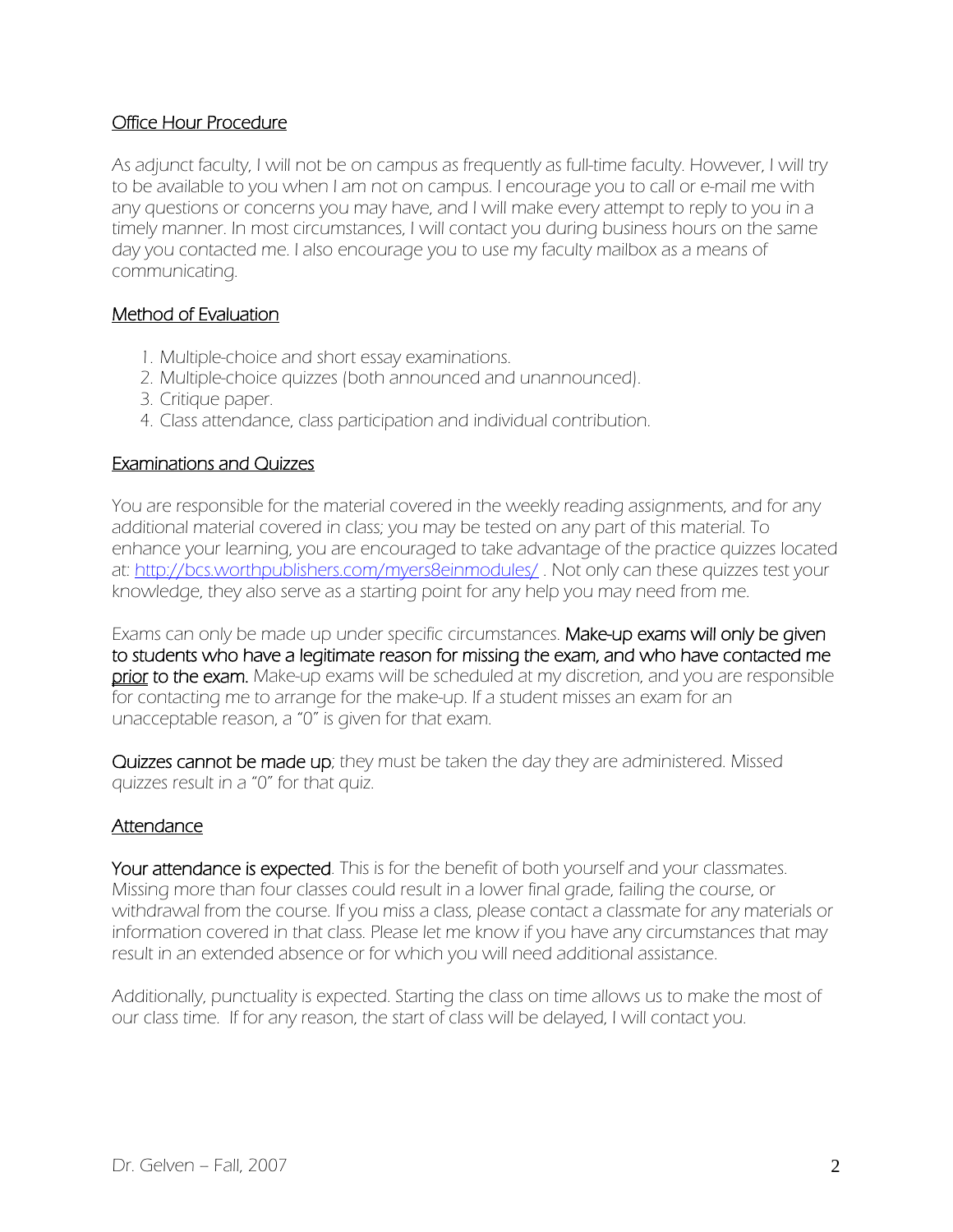# Course Outline

This is the schedule of reading assignments and lecture topics by week. The reading assignments are in italics, and should be completed by the date indicated. Occasionally, additional brief reading assignments may be given out in class.

| Week 1  | August 28    | Introduction to General Psychology: Review of syllabus<br>and course |
|---------|--------------|----------------------------------------------------------------------|
|         | August 30    | Module 1: History and Scope of Psychology                            |
| Week 2  | September 4  | The field of psychology today                                        |
|         | September 6  | Modules 2 & 3: Critical Thinking and Research Strategies             |
| Week 3  | September 11 | Research methods and statistics                                      |
|         | September 13 | Module 4: Neural and Hormonal Systems                                |
| Week 4  | September 18 | Neurons and hormones                                                 |
|         | September 20 | Module 5: The Brain                                                  |
| Week 5  | September 25 | The brain                                                            |
|         | September 27 | The brain and exam review                                            |
| Week 6  | October 2    | Exam 1: Modules 1-5                                                  |
|         | October 4    | Modules 12-15: Sensation                                             |
| Week 7  | October 9    | The senses                                                           |
|         | October 11   | Modules 16 & 17: Perception                                          |
| Week 8  | October 16   | Perception                                                           |
|         | October 18   | Modules 21-23: Learning                                              |
| Week 9  | October 23   | Learning                                                             |
|         | October 25   | Learning and exam review                                             |
| Week 10 | October 30   | Exam 2: Modules 12-17, 21-23                                         |
|         | November 1   | Modules 24 to 26: Memory                                             |
| Week 11 | November 6   | Encoding & storage                                                   |
|         | November 8   | Modules 27 & 28: Memory                                              |
| Week 12 | November 13  | Retrieval & forgetting                                               |
|         | November 15  | Modules 34-37: Motivation                                            |
|         |              | Research paper due                                                   |
| Week 13 | November 20  | Make-up session                                                      |
|         | November 22  | Thanksgiving Break-No class                                          |
| Week 14 | November 27  | Motivation                                                           |
|         | November 29  | Modules 38-40: Emotion                                               |
| Week 15 | December 4   | Emotion                                                              |
|         | December 6   | Catch up and exam review                                             |
| Week 16 | December 11  | Exam 3: Modules 24-28, 34-40                                         |